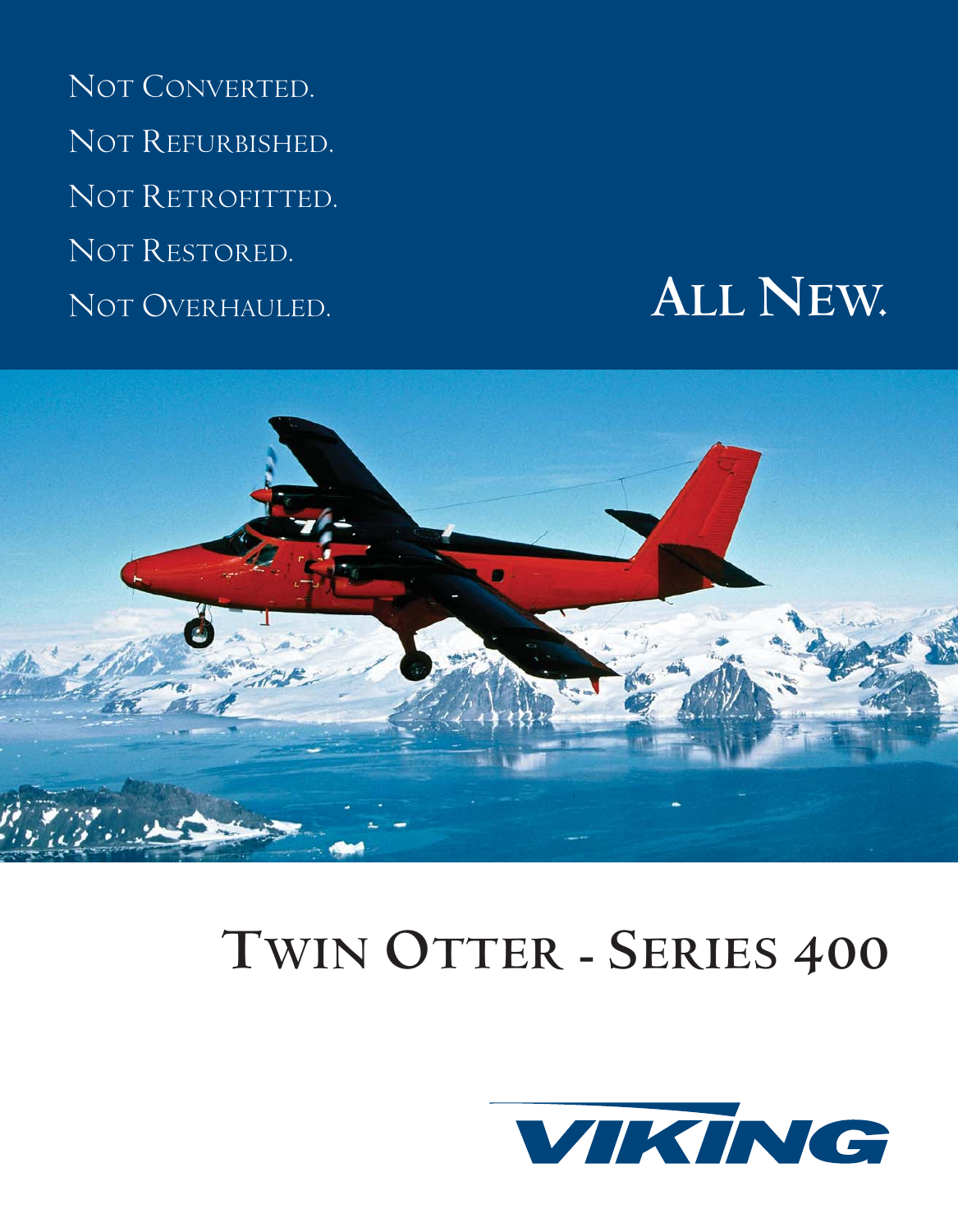Around the world in jungles, deserts, mountains, the Arctic, and anywhere where rugged reliability and short-take-off-and-landing are required you will find the hard working Twin Otter. Adding to that versatility the Twin Otter can be fitted with wheels, skis or floats.





## IT IS HARD TO IMPROVE ON A LEGEND.

OUR SOLUTION - START AGAIN, PROVIDING THE PERFORMANCE, RELIABILITY AND VERSATILITY THAT HAS COME TO BE EXPECTED FROM THE TWIN OTTER IN OVER 40 YEARS OF WORLDWIDE OPERATIONS.

Still Canada's most successful 19-seat commercial aircraft program with more than 800 aircraft built, the Twin Otter is popular for its rugged construction and useful STOL performance.



### PROVEN AGAIN AND AGAIN.

- $\circ$  In 2001 the Twin Otter was chosen as the only aircraft capable of performing, under extreme -60 degree conditions, a South Pole evacuation flight of a critical patient
- $\circ$  NASA's Glenn Research Center operates its Twin Otter in treacherous conditions for icing research.
- $\circlearrowright$  Twin Otter International buys Twin Otters, converts them to "Vistaliners" (enlarged windows for panoramic views from all seats) and leases them to airlines and tour operators throughout the world.
- $\circlearrowright$  British Antarctic Survey operates four Twin Otters of which one has a full remote sensing capability. In a typical season the planes will arrive in the Antarctic in late October and depart in early March. In total they will fly for around 1300 hours in the Antarctic supporting fifteen field projects.
- $\circ$  The Twin Otter is giving service to the parachute community many places in the world, amongst others Sweden, USA and Norway.



Perhaps the best testimony to the timelessness of the Twin Otter's design is the fact that it remains today the largest-selling 19-passenger commuter airplane in the world.

The de Havilland Twin Otter is a highly maneuverable, versatile aircraft which can be flown safely at various speeds from 80 to 160 knots. The Twin Otter is a high winged, un-pressurized, twin engine turbine powered aircraft ideally suited to operate in all conditions and climates.

Well liked by operators for the easy maintenance offered by its fixed undercarriage, the Twin Otter's two engine design also offers dependable passenger safety and confidence.



# RELIABILITY.<br>PERFORMANCE.<br>DEPENDABILITY.